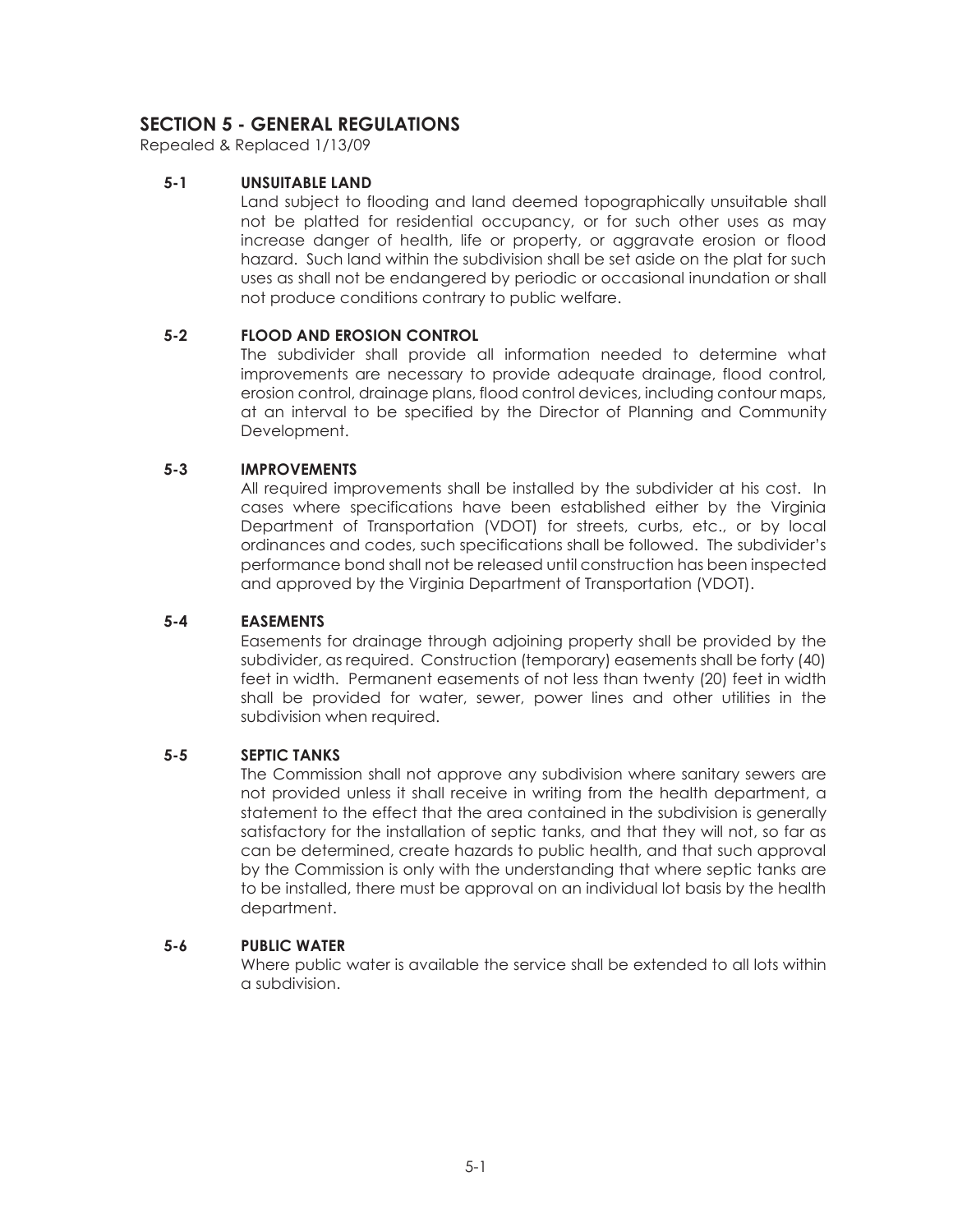# **5-7 PRIVATE WATER AND /OR SEWER**

Nothing in this regulation shall prevent the installation of privately owned water distribution systems or sewage collection and treatment facilities, provided, however, that any such installations must meet all of the requirements of the State Water Control Board, the State Health Department, and any other state or local regulation having authority over such installations and consistent with the Comprehensive Plan..

# **5-8 FIRE PROTECTION**

The installation of adequate fire hydrants in a subdivision at locations approved by the Department of Public Utilities and Building Official may be required, provided necessary public water is available.

Where no central water is provided and there is a water source on the subject parcel the subdivider shall install a dry hydrant to the specifications of the Department of Fire and Rescue. (See figure below)



# **5-9 LOT SHAPE**

Lot depth shall not exceed four (4) times its width unless the Planning Commission determines that the topography, terrain, or other physical characteristics of the land render the requirement for such dimensional restrictions impracticable.

### **5-10 LOCATION**

Each lot shall abut on a street dedicated by the subdivision plat, or on a street which has become public by right of use. If the existing streets are not fifty (50) feet in width, the subdivider shall make provisions in the deeds to the lots for all buildings to be so constructed as to permit the widening by dedication of such roads or streets to a width of fifty (50) feet.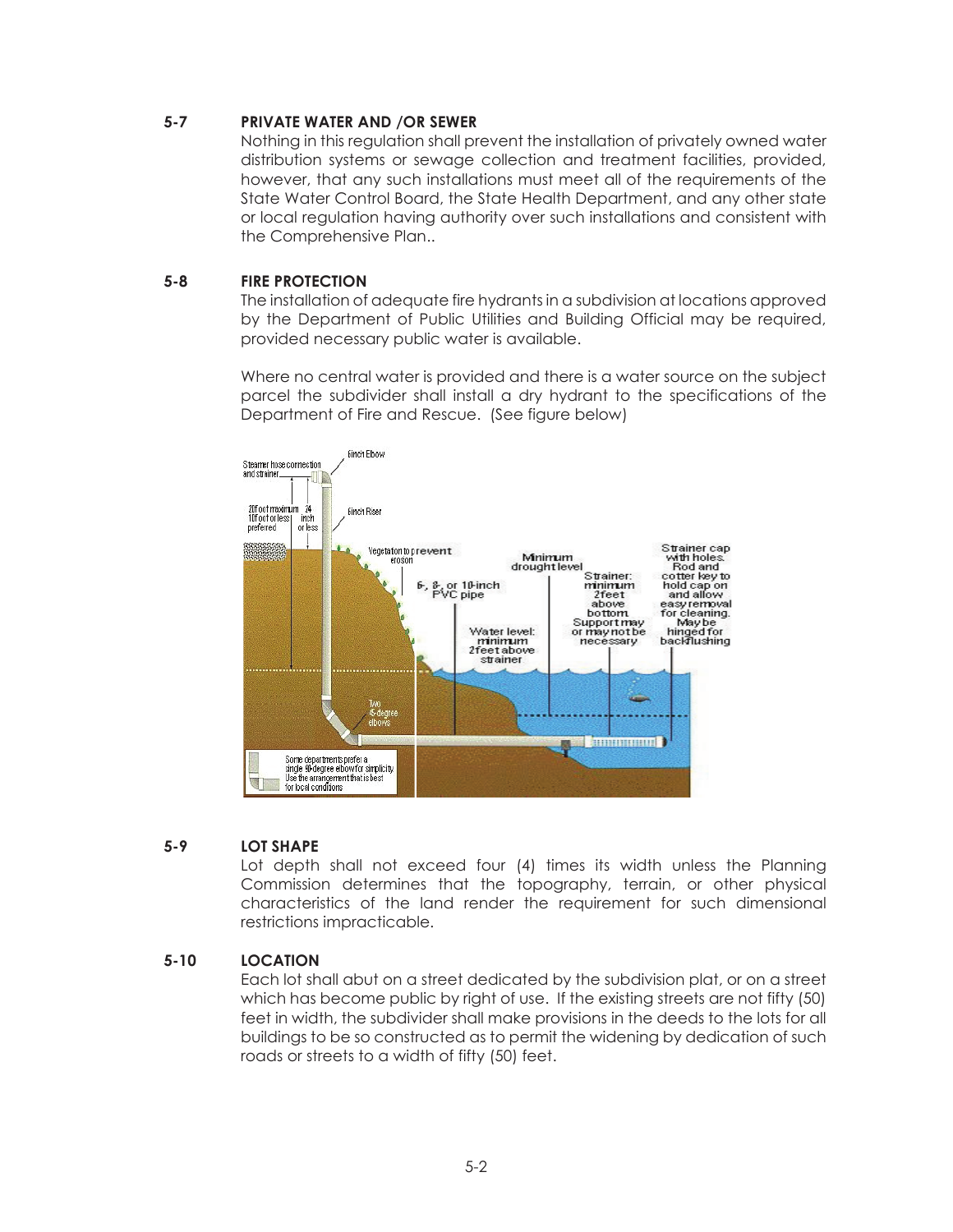# **5-11 CORNER LOTS**

Corner lots shall have extra width sufficient for maintenance of any requiring building lines on both streets as determined by the Commission.

### **5-12 SIDE LINES**

Sidelines of lots shall be approximately at right angles, or radial to the street line.

#### **5-13 REMNANTS**

All remnants of lots below minimum size left over after subdividing of a tract must be added to adjacent lots, or otherwise disposed of, rather than allowed to remain as unusable parcels.

### **5-14 SEPARATE OWNERSHIP**

Where the land covered by a subdivision includes two or more parcels in separate ownership, and lot arrangement is such that a property ownership line divides one or more lots, the land in each lot so divided shall be transferred by deed to single ownership, simultaneously deposited with the recording of the final plat. Said deed is to be deposited with the Clerk of the Court, and held with the final plat until the subdivider is ready to record same, and they both shall then be recorded together.

#### **5-15 LENGTH**

Generally, the maximum length of blocks shall be twelve hundred (1,200) feet, and the minimum length of blocks upon which lots have frontage shall be five hundred (500) feet.

### **5-16 WIDTH**

Blocks shall be wide enough to allow two (2) tiers of lots of minimum depth, except where fronting on major streets, unless prevented by topographical conditions or size of the property, in which case the Commission may approve a single tier of lots of minimum depth.

#### **5-17 ORIENTATION**

Where a proposed subdivision will adjoin a major road, the Commission may require that the greater dimension of the block shall front or back upon such major thoroughfare to avoid unnecessary ingress or egress.

#### **5-18 BUSINESS OR INDUSTRIAL**

Lots intended for business or industrial use shall be designed specifically for such purposes with adequate space set aside for off-street parking and delivery facilities. Private service drives may be permitted in business or industrial development provided such drives abide by the private street provisions of this chapter.

### **5-19 ALIGNMENT AND LAYOUT**

The arrangement of streets in new subdivisions shall make provision for the continuation of existing streets in adjoining areas. The street arrangement must be such as to cause no un-necessary hardship to owners of adjoining property when they plat their own land and seek to provide for convenient access to it. Interparcel connections shall be provided and constructed to the property lines of adjoining property by the subdivider. Spite strips are prohibited.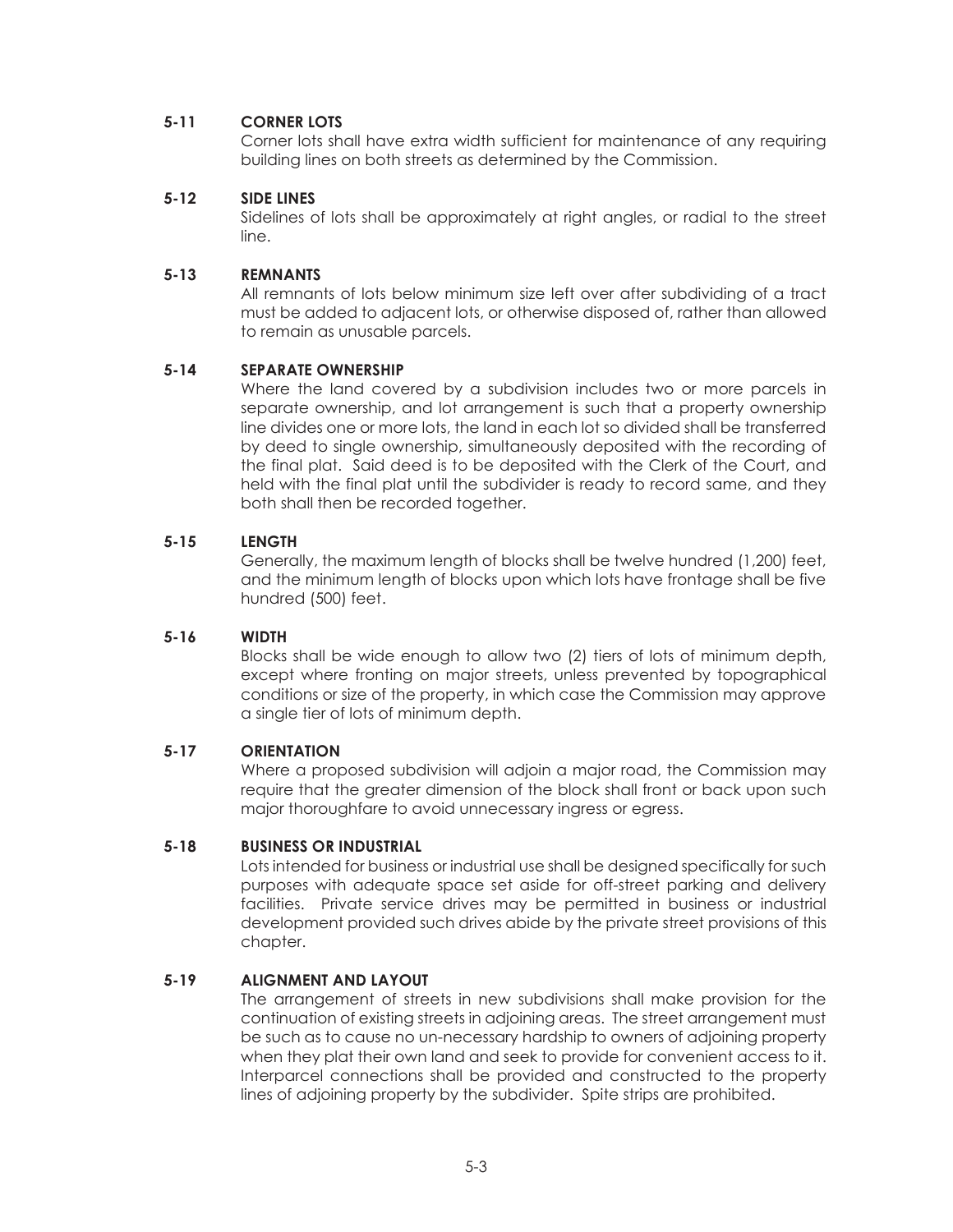In all hillside areas streets running with contours shall be required to intersect at angles of not less than sixty (60) degrees, unless approved by the Virginia Department of Transportation (VDOT).

# **5-20 ACCESS**

Whenever a proposed subdivision contains or is adjacent to a limited access highway or expressway, provision shall be made for a service drive or marginal street approximately parallel to such right-of-way at a distance suitable for the establishment of screening and buffering the residential lots from such highway and the proposed subdivision. Such distances shall be determined with due consideration of the minimum distance required for ingress and egress to the main thoroughfare (as described in sub-sections below). The right-of-way of any major highway or street projected across any railroad, limited access highway or expressway shall be of adequate width to provide for the cuts or fills required for any future separation of grades.

- **5-20.1** Where a tract of land to be subdivided adjoins a primary or secondary road, all subdivided lots shall be served by an internal street constructed to the standards of the Virginia Department of Transportation (VDOT) unless an exception is granted by the Commission in accordance with Section 7.1 of this ordinance.
- **5-20.2** Notwithstanding the provisions of the foregoing paragraph 20.1, where a tract of land is proposed as a minor subdivision, and the property is zoned Rural Preservation (RP) or Rural Residential (RR-2 or RR-5) access to the subdivided lot shall be provided by a right-of-way at least fifty (50) feet in width, with a minimum of a twenty (20) foot travel surface which need not be constructed to VDOT standards. Only one point of access shall be allowed for a minor subdivision unless there is more than 425 feet of separation between an existing entrance and the newly proposed entrance. The existing entrance shall not be utilized for future subdivision access. Any further subdivision of the property (residual or the subdivided parcel) shall require plan submission, review and approval in accordance with the major subdivision requirements of this Ordinance. The designation and location of the right-of-way on the approved plat shall be the location of all future access to subdivided land unless another location is deemed necessary and approved by the Planning Commission. All subdivisions approved pursuant to this subsection must contain a note on the subdivision plat that references the requirements of this subsection.

All subdivisions installing a new access point to the state road network shall obtain a Land Use Entrance Permit from VDOT. When three (3) or more lots are proposed a paved entrance with a minimum of 24 feet wide shall be installed by the subdivider (see figure 56 & 57 in Article 2 of the Caroline County Zoning Ordinance).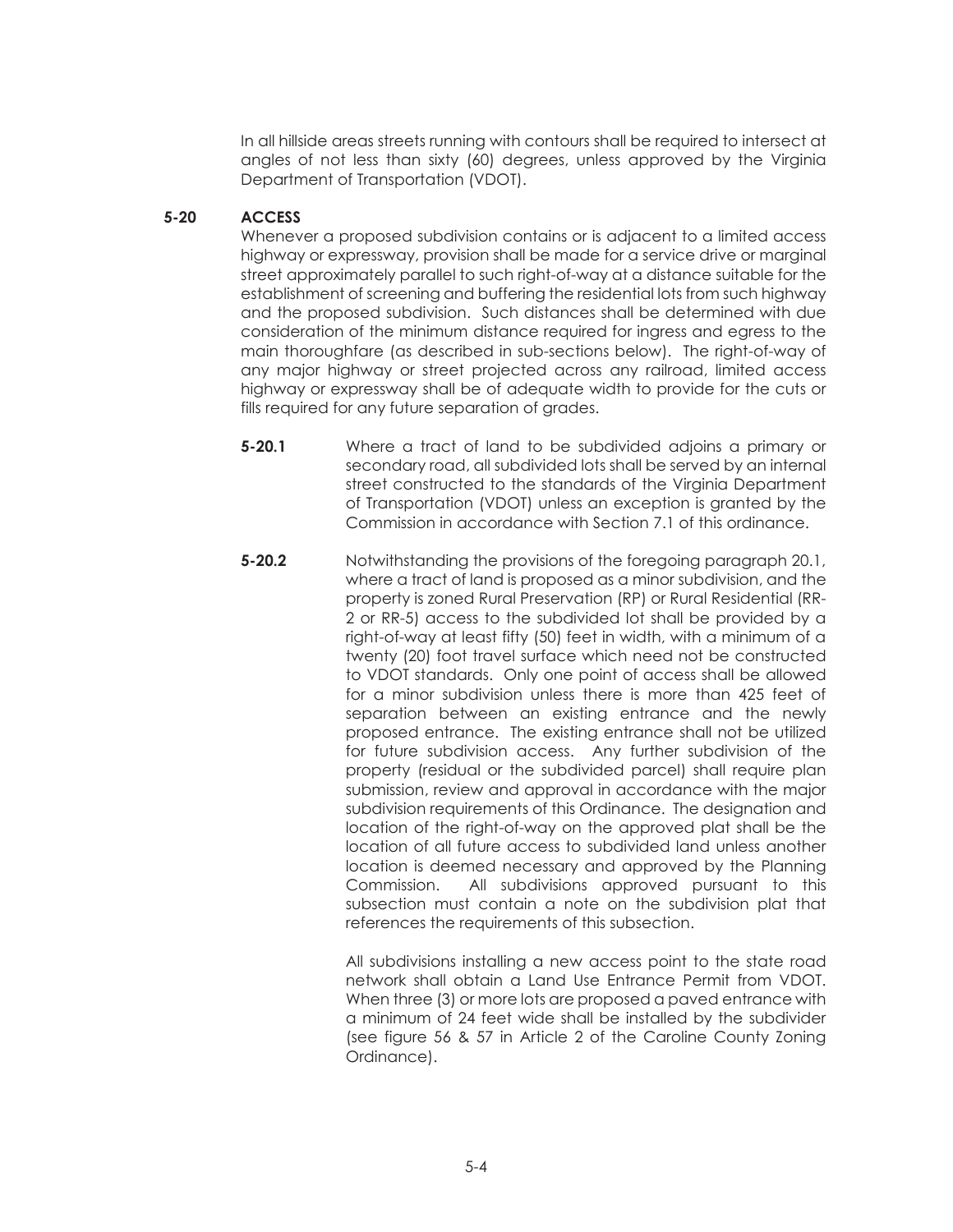- **5-20.3** Where a tract of land to be subdivided adjoins a primary or secondary road, and contains more than forty-nine (49) lots, a second point of access to the state road system is required. For each additional fifty (50) lots another access to the existing state road system is required unless an internal street is constructed which can serve as a secondary arterial road desianed in accordance with a boulevard standard. Such standard shall include a raised landscaped median. The location to the existing state road system shall be 1,250 feet from the existing access point or 425 feet from any other access point.
- **5-20.4** Where internal street access is established, private driveways shall be prevented from having direct access to the adjoining primary or secondary road and a buffer or screen, to the extent deemed necessary by the Director of Planning and Community Development, shall be required to separate residential properties from the primary or secondary road (see figure 5-20.4 below).



- **5-20.5** The permitted intersections with primary or secondary roads shall be at right angles in order to reduce traffic hazards, unless the Virginia Department of Transportation (VDOT) allows lesser angle because of topography or the nature of existing roadways.
- **5-20.6** When an exception is granted to Section 5-20.1 above, shared driveway entrances between subdivided lots are required.
- **5-20.7** An exception to Section 5-20.1, is permitted only when due to the nature of the existing roads and topography, access to the state road system poses an immediate threat to those person(s) accessing the property or the traveling public. Any exception permitted shall require all driveways share a common entrance point to the state road system.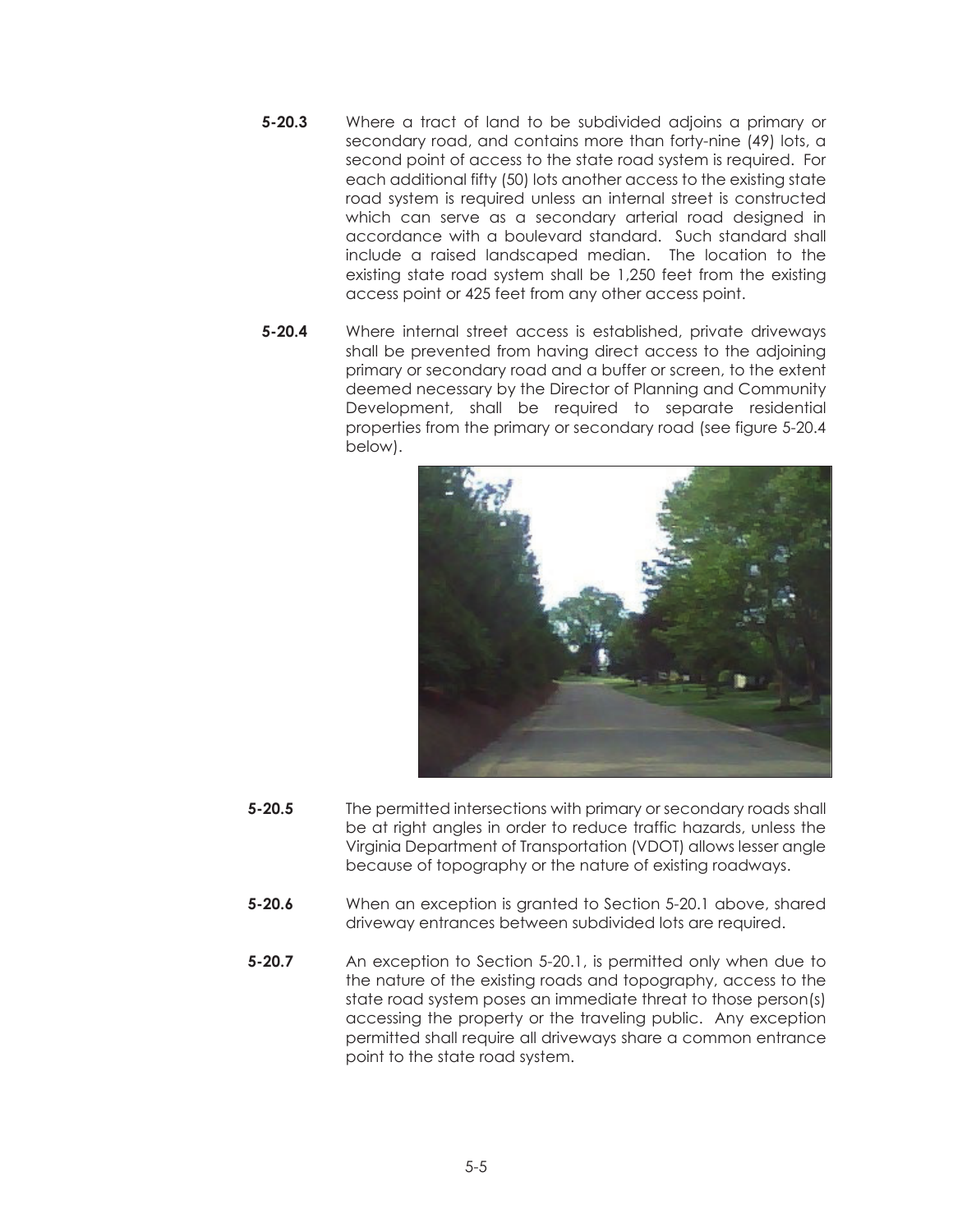# **5-21 APPROACH ANGLE**

Major streets shall approach major or minor streets at an angle of not less than eighty (80) degrees, unless the Commission, upon recommendation of the Virginia Department of Transportation (VDOT), shall approve a lesser angle of approach for reasons of contour, terrain or matching or existing patterns.

### **5-22 MINIMUM WIDTHS**

The minimum width of proposed streets, shall be according to the standards of the Virginia Department of Transportation (VDOT).

### **5-23 CONSTRUCTION REQUIREMENTS**

All public streets shall be constructed according to the requirements and standards of the Virginia Department of Transportation of Transportation (VDOT).

 **5-23.1** Where open cut ditches for drainage or any purposes whatever are used within subdivision boundaries, or on adjacent lands when required by the Planning Commission for proper drainage, slopes shall be not steeper than two (2) feet horizontal to one (1) foot vertical.

# **5-24 CUL-DE-SACS**

Cul-de-sacs should be avoided whenever possible to provide connectivity within the road network. At the terminus of a cul-de-sac,  $a \cdot 4 \times 4$  (16 square foot) sign shall be posted by the subdivider stating that this road may be extended upon future development of the adjoining property. References to this future extension shall be in all deeds of lots within the development. In these instances the terminus of the cul-de-sac shall be constructed at the property line. References to this future extension shall be in all deeds of lots within the development.

If a cul-de-sac is designed to be permanently closed, it shall serve no more than twelve (12) lots from its origin to the beginning of the turnaround. Each cul-de-sac must be terminated by a turnaround which meets standards of the Virginia Department of Transportation (VDOT) (see figures 11, 12, and 13 in Article 2 of the Caroline County Zoning Ordinance).

# **5-25 ALLEYS**

 Alleys should be incorporated into the subdivision design in planned developments. The use of alleys along arterial roads within planned developments should be used to reduce or eliminate the number of driveways along such roads. Alley entrances to state roads shall comply with the requirements as adopted by Caroline County and the Virginia Department of Transportation (VDOT). Dead-end alleys, if unavoidable, shall be provided with adequate turnaround facilities as determined by VDOT and Caroline County and shall be paved.

### **5-26 STREETS**

There shall be no private streets platted in any subdivision and every subdivided property shall be served from a publicly dedicated street, except under the following conditions: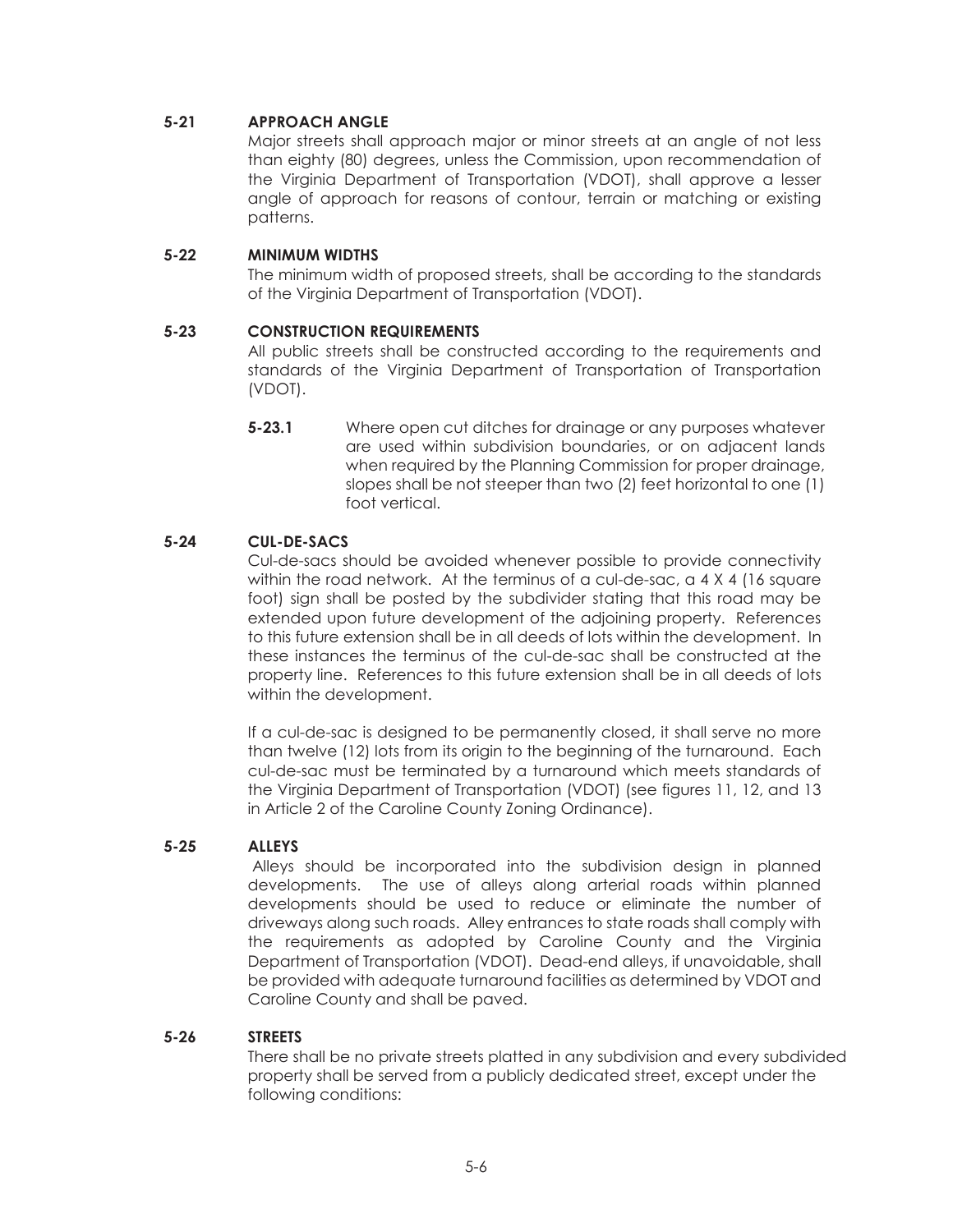- **5-26.1** Unless the subdivision is a planned development where such private roads and/or alleys were approved by the Board of Supervisors at the time of rezoning. All private roads shall be constructed to the design standards of the Virginia Department of Transportation (VDOT) and/or Caroline County. The entire acreage shall be title of record in the name of the subdivider(s) who must show evidence of bona fide options held by the subdivider(s) and given by the landowners of record, prior to application.
- **5-26.2** The subdivider requests that the streets in the subdivision be private.
- **5-26.3** Any private street must be constructed by the subdivider and approved in accordance with the provisions of this ordinance and the standards and specifications of the Virginia Department of Transportation (VDOT). A street maintenance agreement shall be prepared and recorded for all private streets. The agreement must require that all parties benefiting/using the private street shall be responsible for financing the maintenance of said street.
- **5-26.4** In-so-far as the Virginia Department of Transportation (VDOT) will comply, within thirty (30) days upon a written request to review; it shall examine and pass on plats and construction of private roads to the same extent as for streets dedicated to public use to insure that its standards and specifications have been complied with.
- **5-26.5** If the Virginia Department of Transportation will not pass on plats or inspect the construction of private streets, an engineer acceptable to the Department of Planning & Community Development (DPCD) and paid for by the subdivider shall (1) certify on preliminary and final plats that these plats meet the standards and specifications of the Virginia Department of Transportation (VDOT), and (2) certify that said standards and specifications have been met upon the completion of the streets.
- **5-26.6** The Commission is satisfied that the provisions for the future maintenance of a private street are adequate and will continue in effect.
- **5-26.7** In the event streets in the subdivision will not be constructed to meet the standards necessary for inclusion in the secondary system of state highways, the subdivision plat, deed of subdivision, and all covenants and restrictions shall contain a statement advising that the streets in the subdivision do not meet state standards and shall not be maintained by the Department of Transportation (VDOT) or Caroline County. Grantors of any subdivision lots to which this statement applies shall include the statement in each deed of conveyance thereof.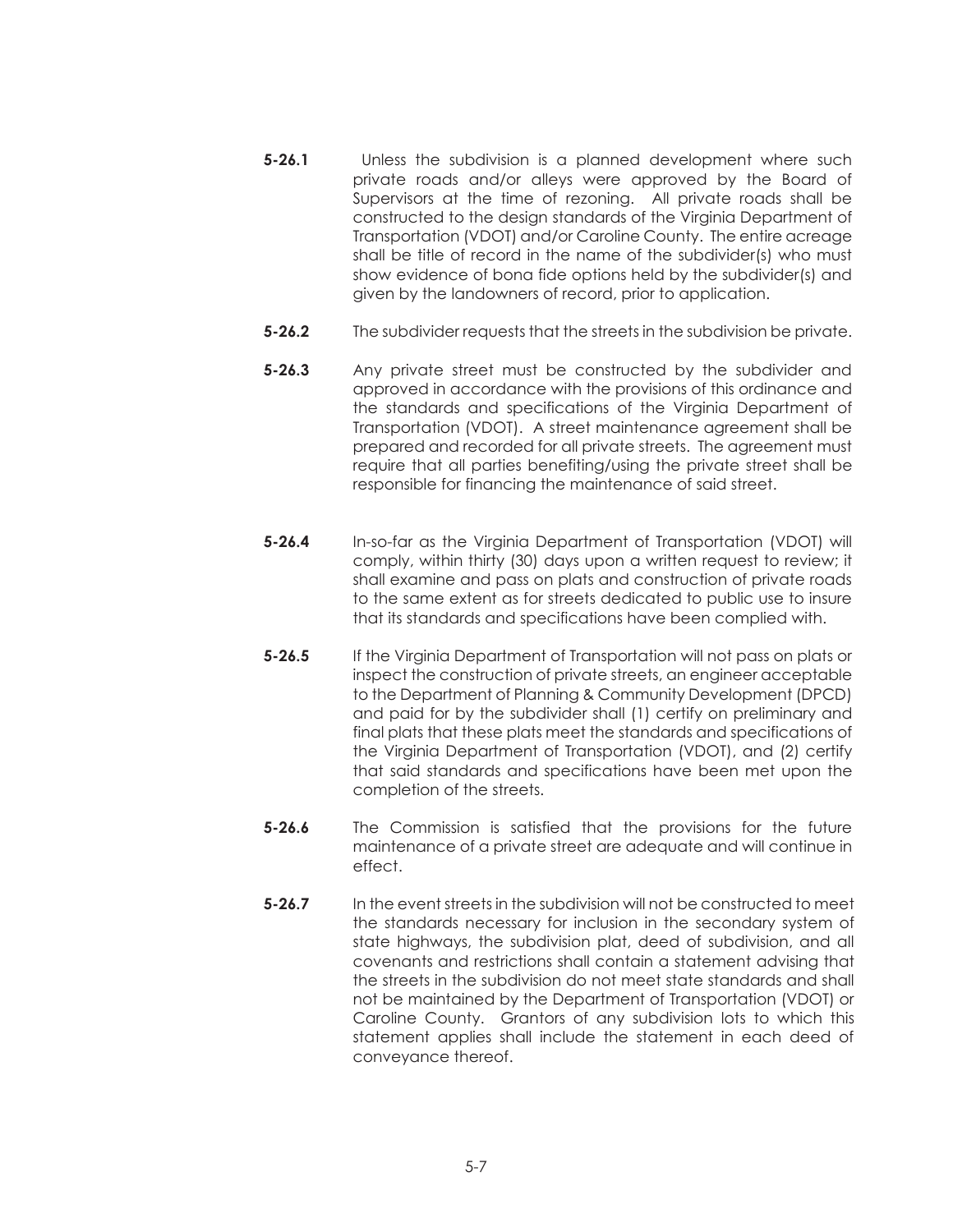**5-26.8** Signage shall be posted at such locations deemed necessary by VDOT and the Caroline County Department of Planning and Community Development (DPCD) which states: "This street is a private street that does not meet state standards and will not be maintained by either the Virginia Department of Transportation or Caroline County but is the responsibility of Property Owner's Association" (or other such entity as may be permitted).

### **5-27 NAMES**

Proposed streets which are obviously in alignment with other already existing and named streets shall bear the names of the existing streets. In no case shall the names of proposed streets duplicate street names existing in the County, irrespective of the use of the suffix street, avenue, boulevard, drive, way, place, lane or court. Street names shall be indicated on the preliminary and final plats, and shall be approved by the Commission. Names of existing streets shall not be changed except by approval of the Planning Commission.

#### **5-28 IDENTIFICATION SIGNS**

Street identification signs of a design approved by the Director of Planning and Community Development and meets the requirements of VDOT shall be installed at all intersections.

#### **5-29 VISIBLE FOR INSPECTION**

Upon completion of subdivision streets, sewers and other improvements, the subdivider shall make certain that all monuments required by the Commission are clearly visible for inspection and use. Such monuments and improvements shall be shown on a set of as-built plans which are inspected and approved by the Director of Planning and Community Development before any improvements are accepted by the Board of Supervisors.

### **5-30 LOCATION - CONCRETE**

Concrete monuments four (4) inches in diameter, or square, three (3) feet long, with a flat top, shall be set at all street corners, at all points where the street line intersects the exterior boundaries of the subdivision, and at right angle points, and points of curve in each street. The top of the monument shall have an indented cross to identify properly the location and shall be set flush with the finished grade.

#### **5-31 LOCATION - IRON PIPE**

All other lot corners shall be marked with iron pipe not less than three-fourths (3/4) inch in diameter and twenty-four (24) inches long and driven so as to be flush with the finished grade. When rock is encountered, a hole shall be drilled four (4) inches deep in the rock, into which shall be cemented a steel road one-half (1/2) inch in diameter the top of which shall be flush with the finished grade line.

#### **5-32 LAND FOR PUBLIC PURPOSES**

The Commission may require subdividers of residential subdivisions to set aside land for parks, playgrounds, schools, libraries, municipal buildings, and similar public and semipublic uses, subject to the following regulations: